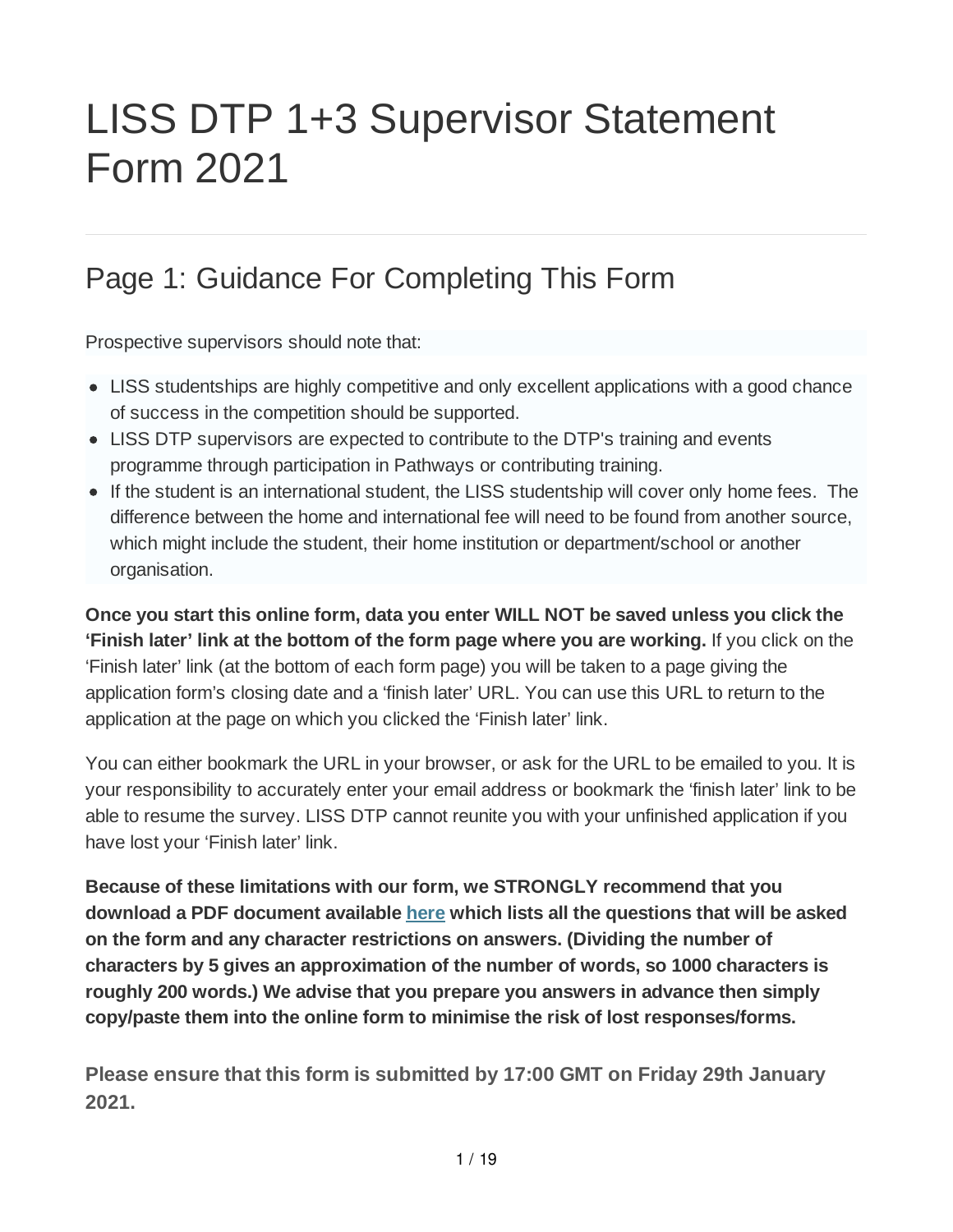# Page 2: Applicant and Supervisor Details

*1.* Surname of student applicant *Required*

*1.a.* First name of student applicant *Required*

**2.** Institution for PhD study. **\*** Required

King's College London

Queen Mary University of London

**C** Imperial College London

*3.* Please give the institution, department and title of the student's Masters programme. *Required*

4. Student's research project title \* Required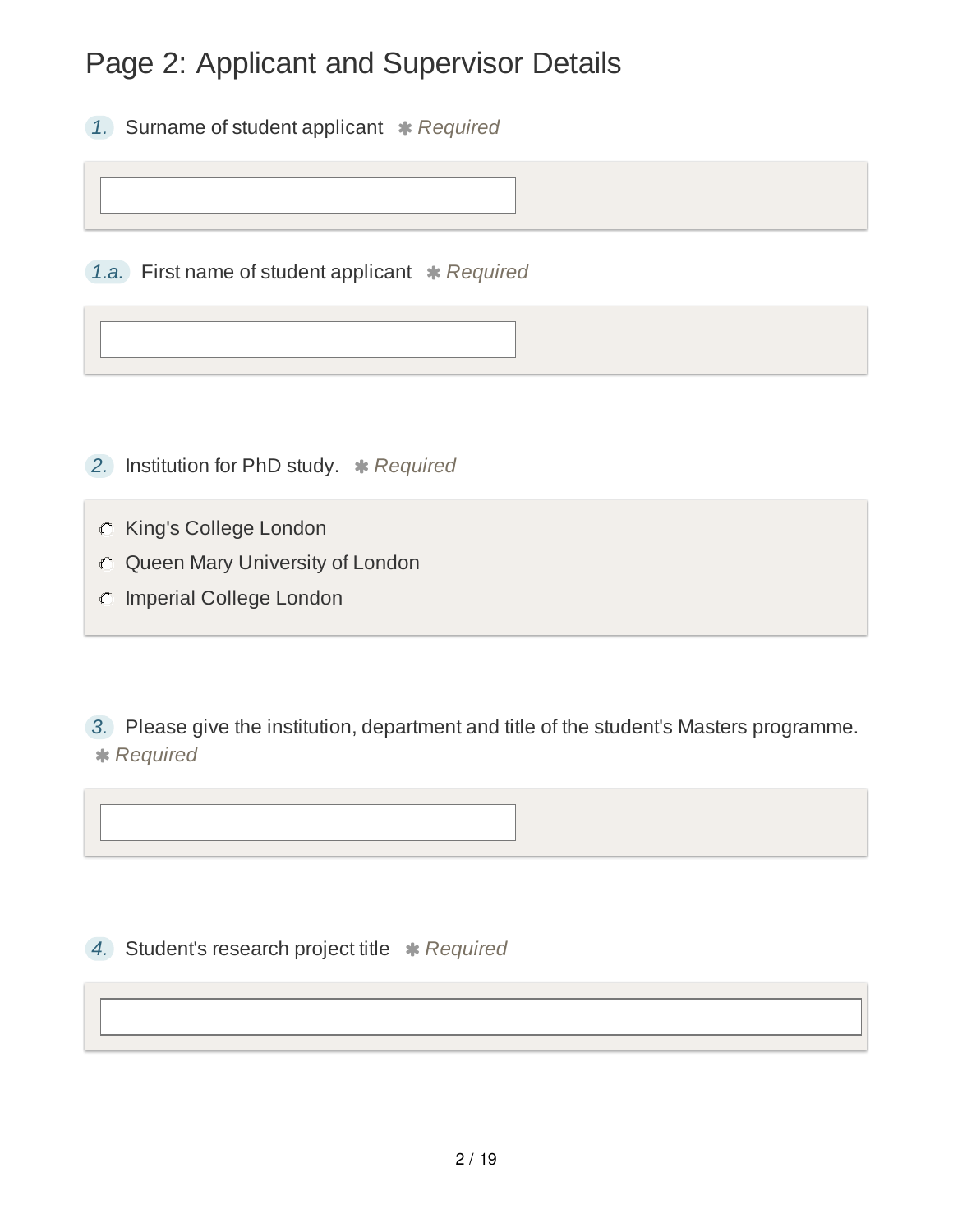*5.a.* First supervisor's first name \* Required

**6.** First supervisor's email: \* Required

*7.* Doctoral supervision experience (number of students supervised to completion and currently) **\*** Required

*7.a.* If the first supervisor is inexperienced and will be supported by a second more experienced supervisor, please give their name and describe their experience.

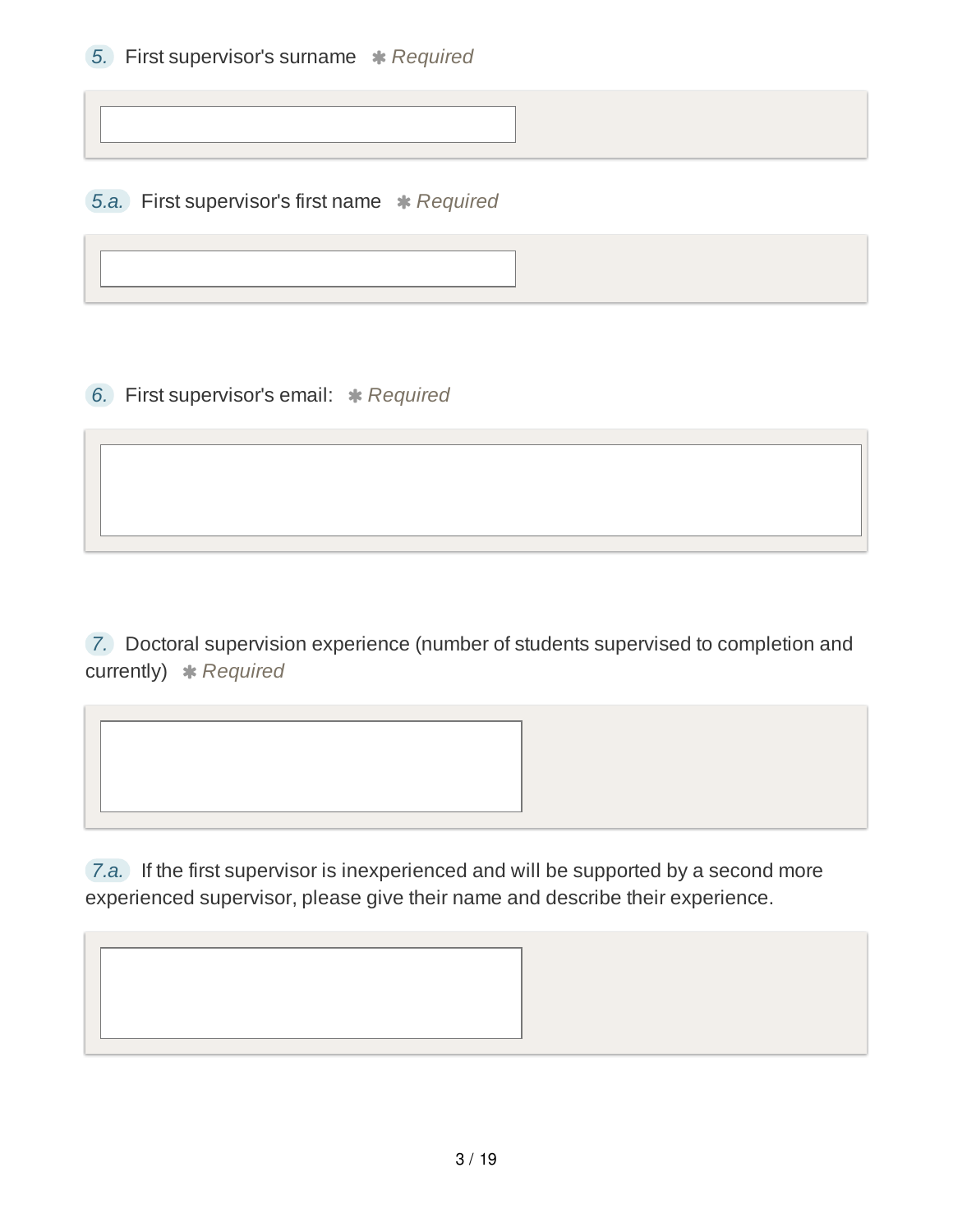*8.* Supervisors are expected to contribute to the training programme offered to all LISS DTP students. What training and development opportunities would you be able to offer students in the LISS DTP? *Required*

*9.* LISS DTP Thematic Pathway (1-13): Please choose the Pathway with which your research is most closely associated. We will ask you to review student applications in this Pathway. You can find full Pathway descriptions on the LISS DTP website here: www.liss-dtp.ac.uk/thematic-pathways **\*** Required

- 1. Health Practices, Innovation & Implementation
- 2. Life Course, Psychology, & Health
- 3. Health, Biopolitics & Social Inequality
- 4. Economics, Finance & the World Economy
- 5. Work, Organisations & Business Management
- 6. Education, Mind & Society
- 7. Linguistics, Media & Culture
- 8. Urbanisation, Social Change & Urban Transformation
- 9. Political Ecology, Energy & Environmental Health
- 10. International Development, Conflict & Human Security
- **11. Global Order, Violence & Security Practice**
- **12. Strategic, Regional, & Security Studies**
- **13. Politics, Public Policy & Governance**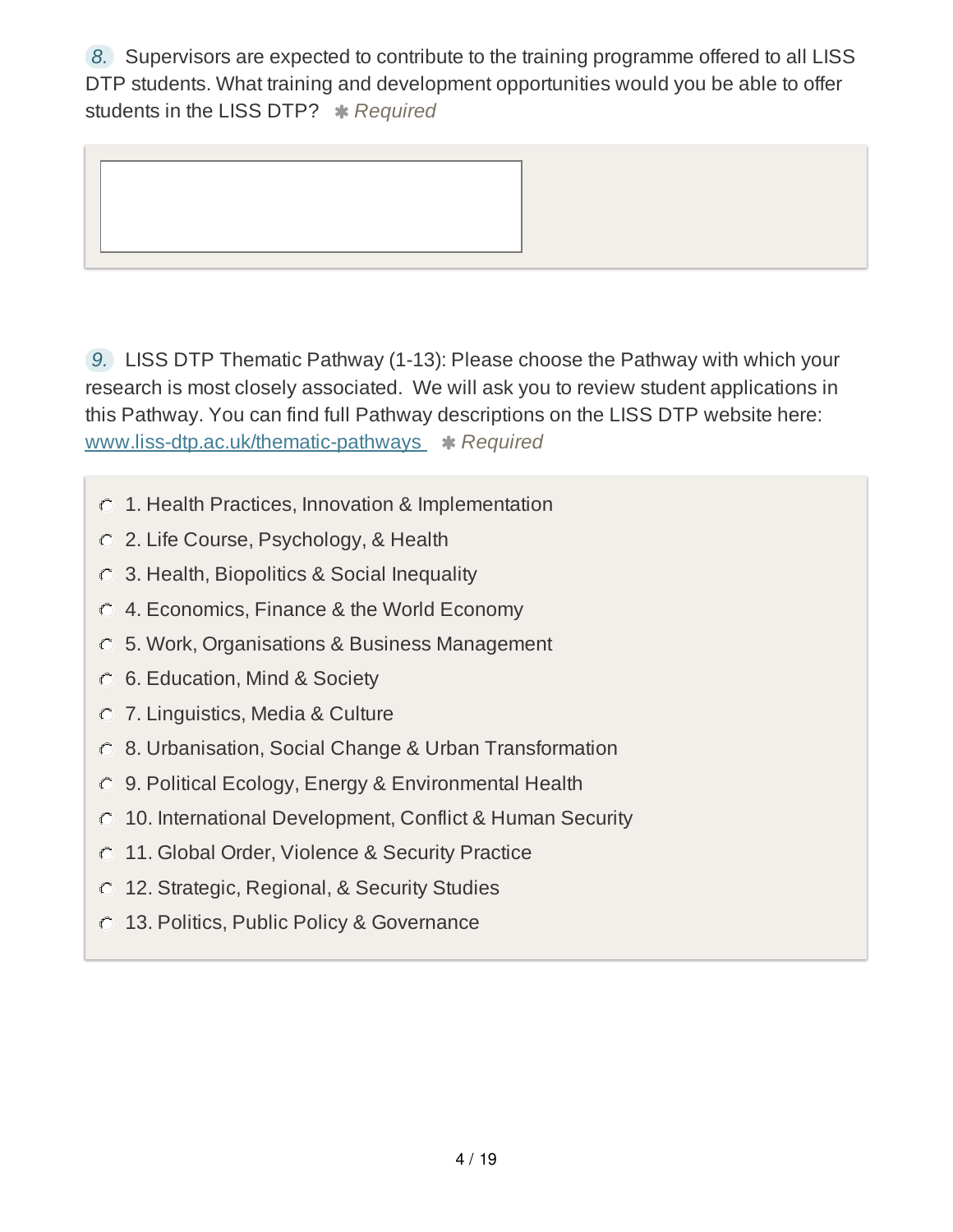## Page 3: Commentary on the applicant and proposal

#### **Applicant's academic performance to date and research capabilities**

*10.* Please evaluate the applicant's academic background and performance to date and their future potential as a researcher. (You should review their application form documentation and transcripts to establish this if you are not already familiar with the applicant's background.) You may also comment on the applicant's research-related or relevant work experience.How would you rank this applicant relative to any other prospective/existing ESRC studentship holders who would be/have been under your supervision? **\*** Required

Your answer should be no more than 1200 characters long.

### **Support for the research project**

*11.* Please assess the strengths and weaknesses of the applicant's proposed project, including its importance and potential impact. **\*** Required

Your answer should be no more than 1500 characters long.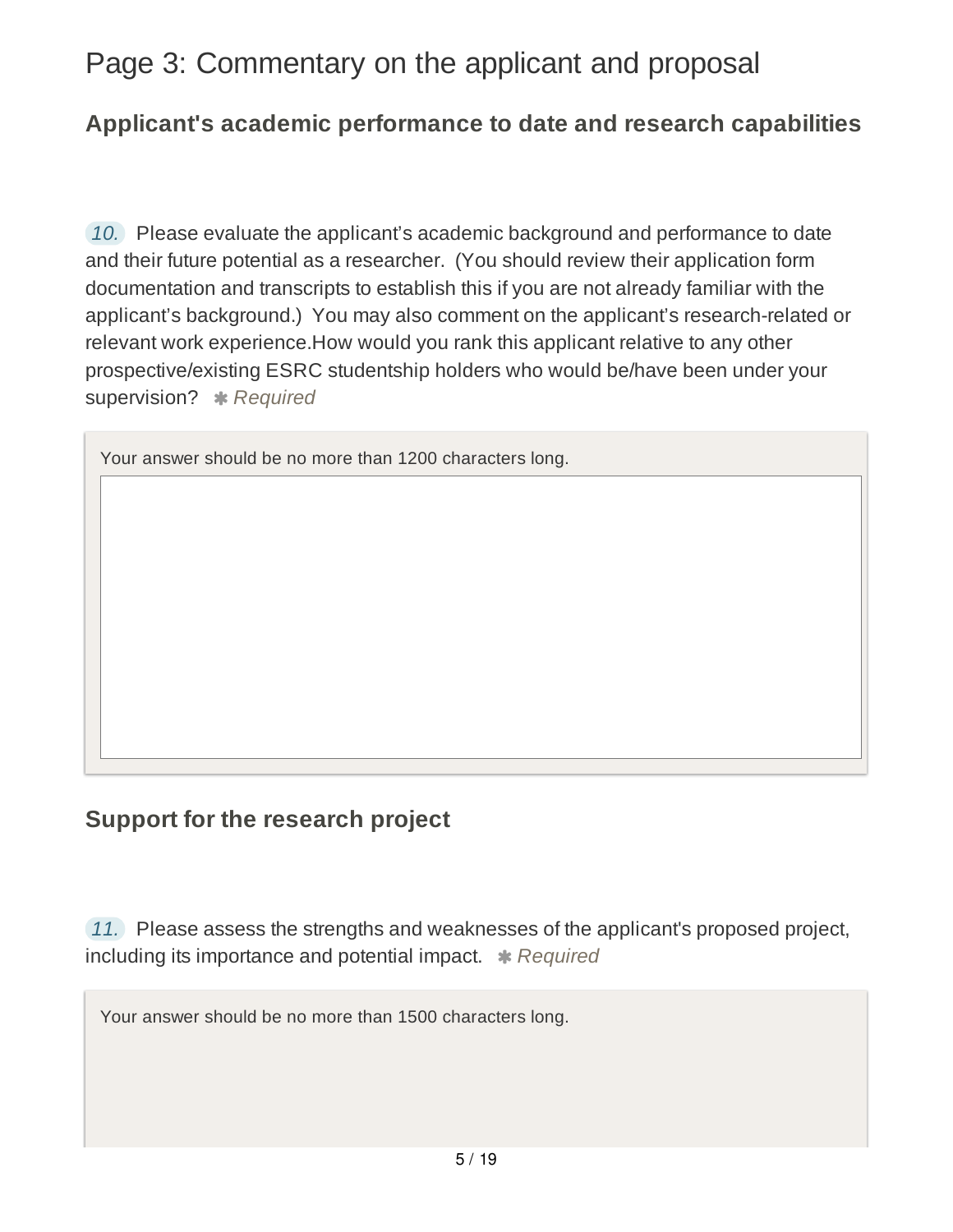*11.a.* Does the research project depend on access to any resources (e.g. data, individuals, locations) which may be difficult to obtain OR financial resources in excess of the usual RTSG allowance of £750 per year of full-time study or Overseas Fieldwork expenses of circa £5000? \* Required

Yes

C No

*11.a.i.* If yes, please say how any difficulties in access to these resources would be addressed. If the project requires substantial financial resources please say how these would be provided.

*11.b.* Please describe the project's fit with the supervisor(s) expertise and strategic fit with the department/division/research group/LISS DTP Pathway.  $*$  Required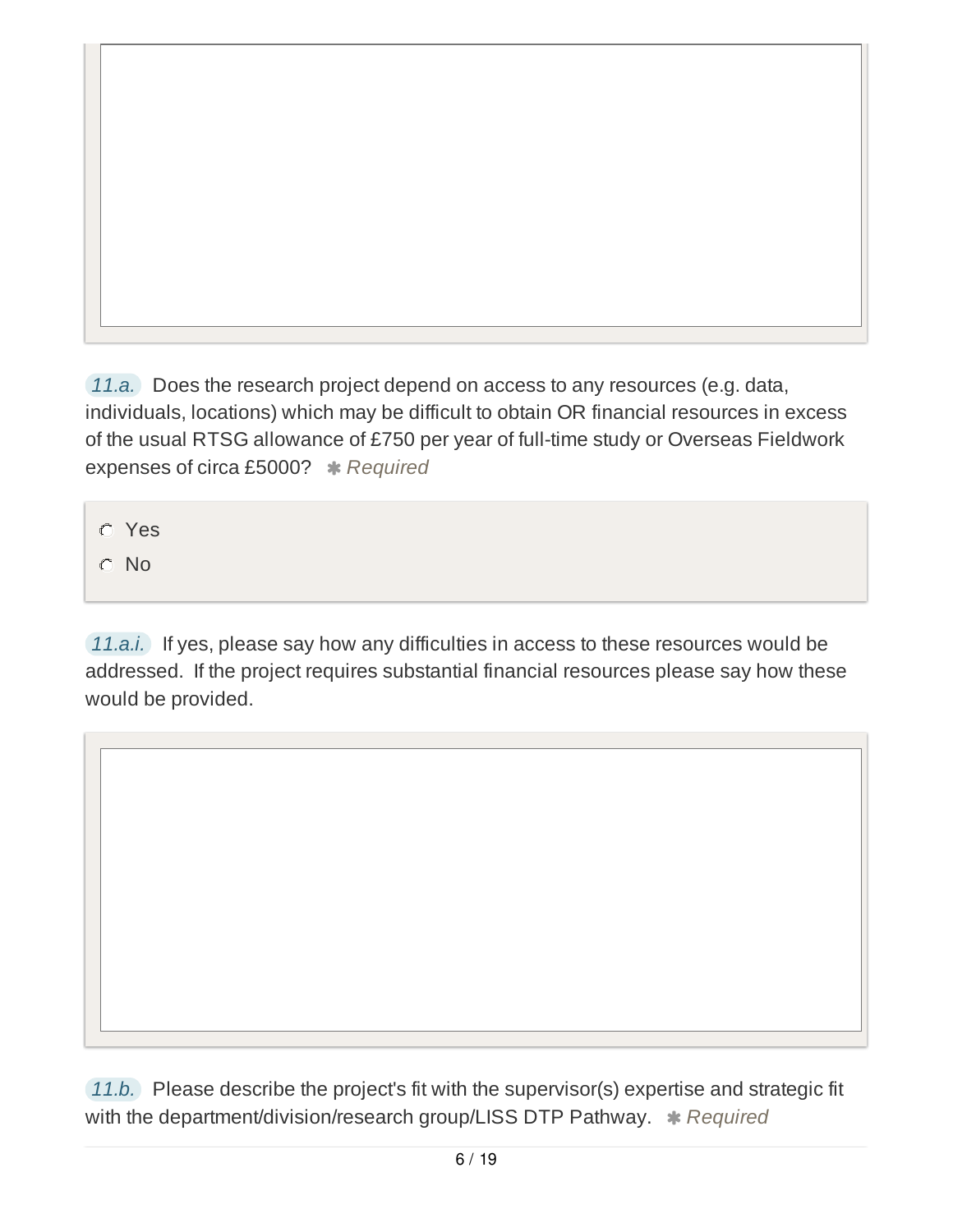Your answer should be no more than 1500 characters long.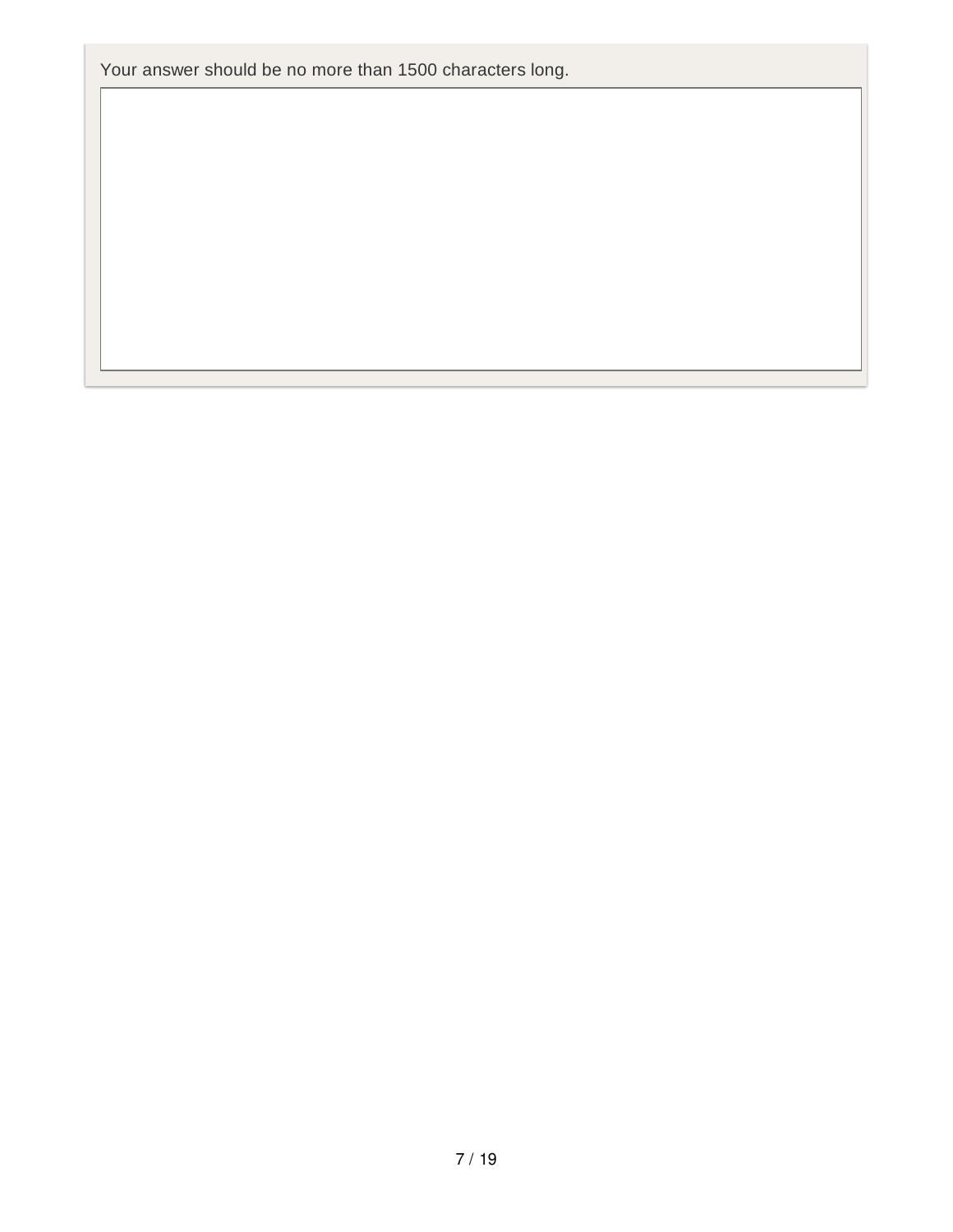# Page 4: Advanced Quantitative Methods and Interdisciplinarity

*12.* **Advanced Quantitative Methods:** Will the proposed research use quantitative methods that are regarded as advanced within the subject specialism? (Examples are below under 'info'.) AQM research goes beyond applying descriptive statistics and other basic generic (eg. simple regression) and subject specific methods. The expectation for AQM research is that the analysis will use quantitative methods that extend beyond the standard elements of quantitative research. \* Required

- **El** More info
	- Yes C No

*12.a.* If yes, please identify the methods and their contributions to the project.

Your answer should be no more than 600 characters long.

*13.* Will the applicant's project involve an interdisciplinary approach? This can be interpreted as the use of more than one discipline across broader categories of knowledge such as: natural and social sciences, arts & humanities and social sciences, computing science and social sciences, medical and social sciences, engineering and physical science and social sciences etc. *Required*

- Yes
- No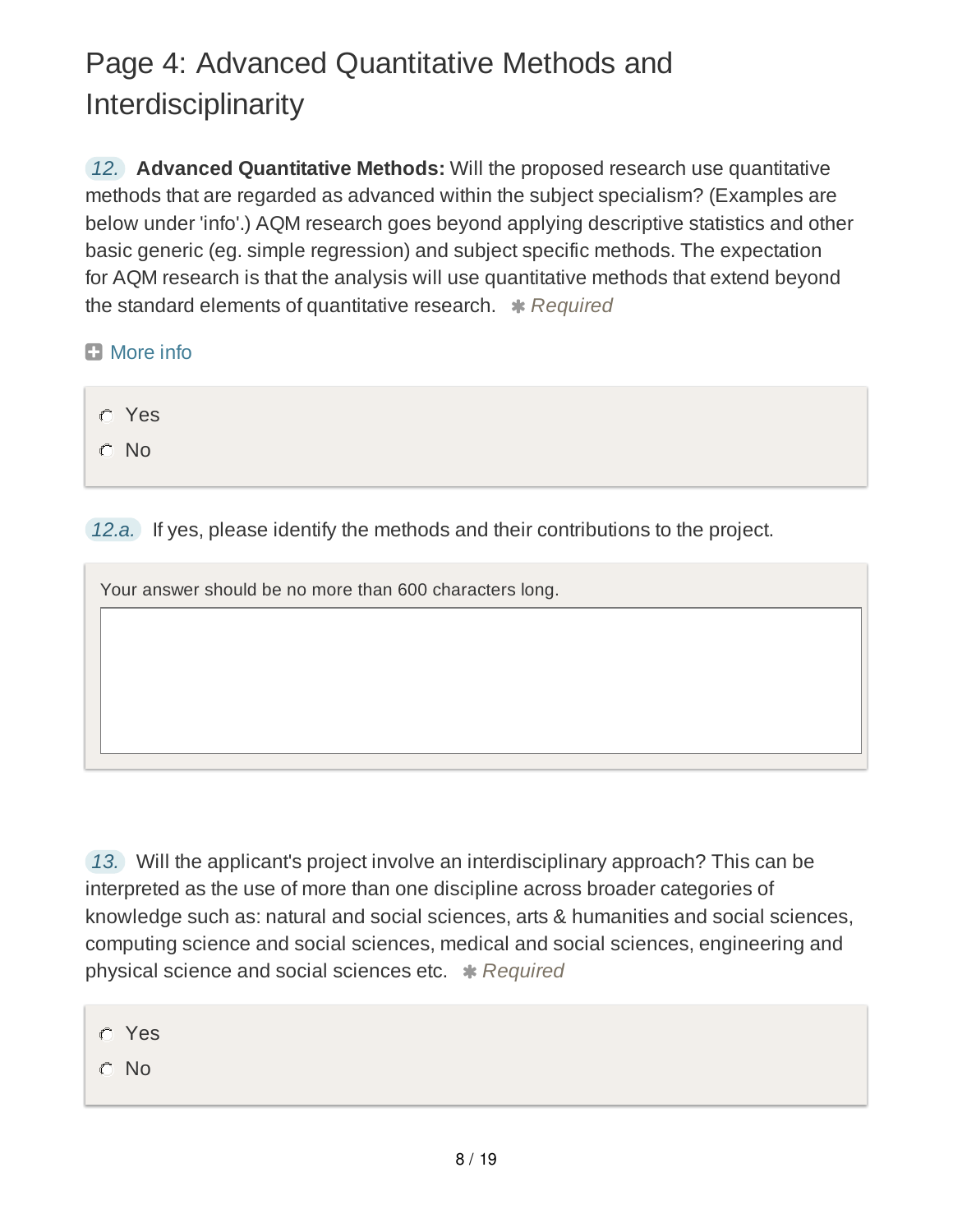*13.a.* If yes, please describe how.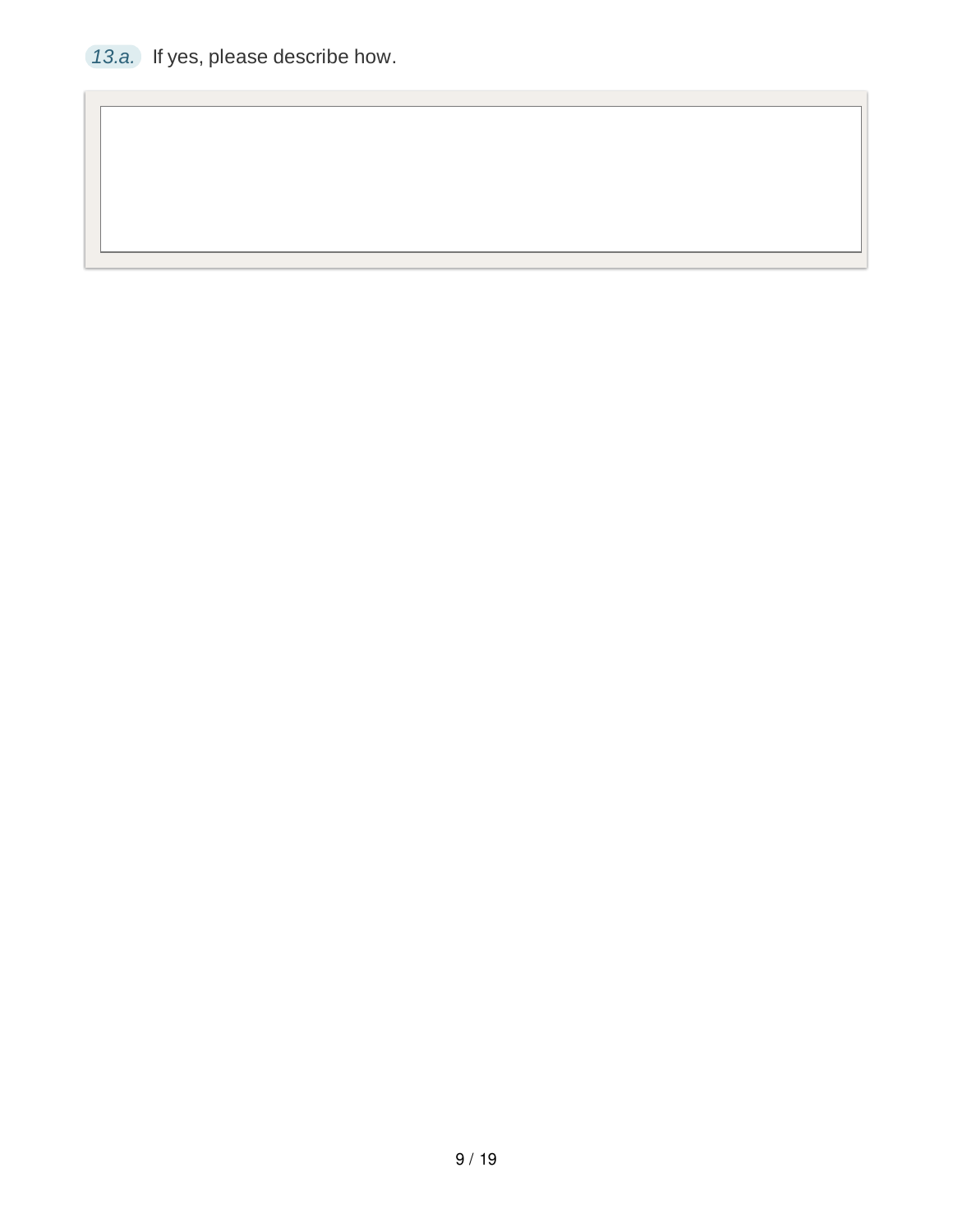# Page 5: Core methods training

Description of core methods training.

The ESRC requires that funded 1+3 students receive well-rounded research methods training that extends beyond methods that are central to their specialist doctoral project; see details on p. 7-12 of the ESRC's Postgraduate Training & Development Guidelineshttp://www.esrc.ac.uk/files/skills-and-careers/studentships/postgraduate-training-anddevelopment-guidelines-2015/ As part of the studentship process, LISS DTP will evaluate the research methods training available on your 1+3 applicant's Masters programme of choice to ensure that all ESRC-required core training is met and will provide additional/alternative options as needed if certain areas are lacking. All LISS DTP linked Masters programmes cover basic elements of research design, literature review and data collection and analysis as applicable to the subject specialism of the Masters. These topics are provided again by LISS DTP for students at first year PhD level. Additional to these elements, however, the applicant's Masters study must include:

**Social theory & epistemology**– covering perspectives such as: positivism, experimental approaches, interpretivisim, feminism, postcolonial critique, Marxism, poststructuralism, ethnography, ethno-methodology, case study analysis, policy oriented and action research, mixed methods.

**Qualitative methods**– covering methods such as: archival methods, e-resources & social media, auto/biography, interviews, focus groups, participant observation, content analysis, narrative methods, visual methods, discourse analysis, conversation analysis

**Quantitative methods**– covering methods such as: quantitative research design, sampling, questionnaire design, descriptive statistics, probability, data manipulation and handling, non-parametric statistics, basic inferential statistics, analysis of variance, linear regression with continuous DV

**Please describe below how the Masters level training of the applicant will cover (or has previously covered if relevant) the areas detailed above (or potentially exceed them). There is space to enter up to seven modules. If areas of the core training above are not required components of the applicant's Masters programme of choice and are not available as optional modules within their department, please indicate this.**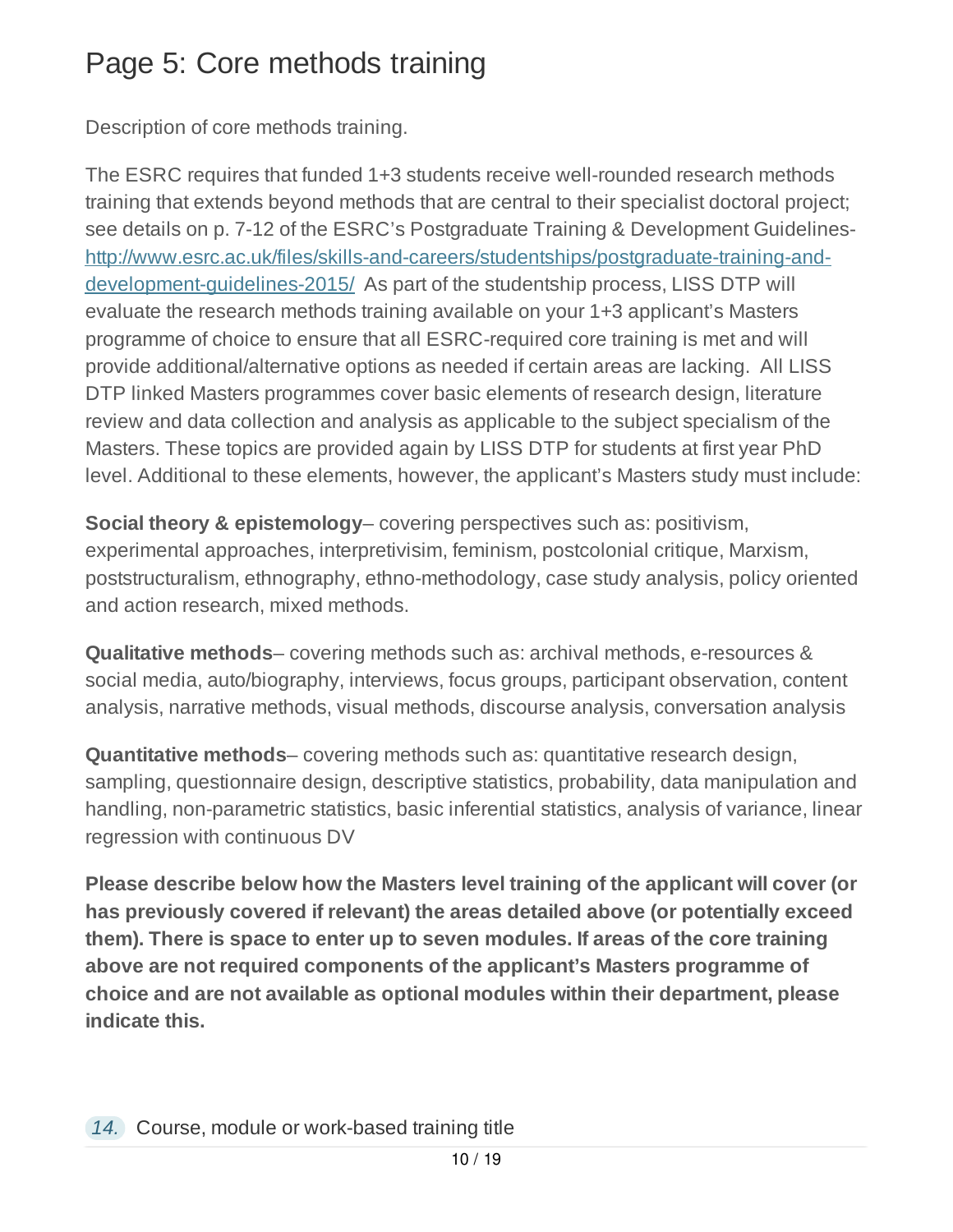*14.a.* Department, centre or institution

*14.b.* Detailed description (specific methods covered; credits and/or number of hours; forms of assessment where relevant)



*15.* Course, module or work-based training title



*15.a.* Department, centre or institution

*15.b.* Detailed description (specific methods covered; credits and/or number of hours; forms of assessment where relevant)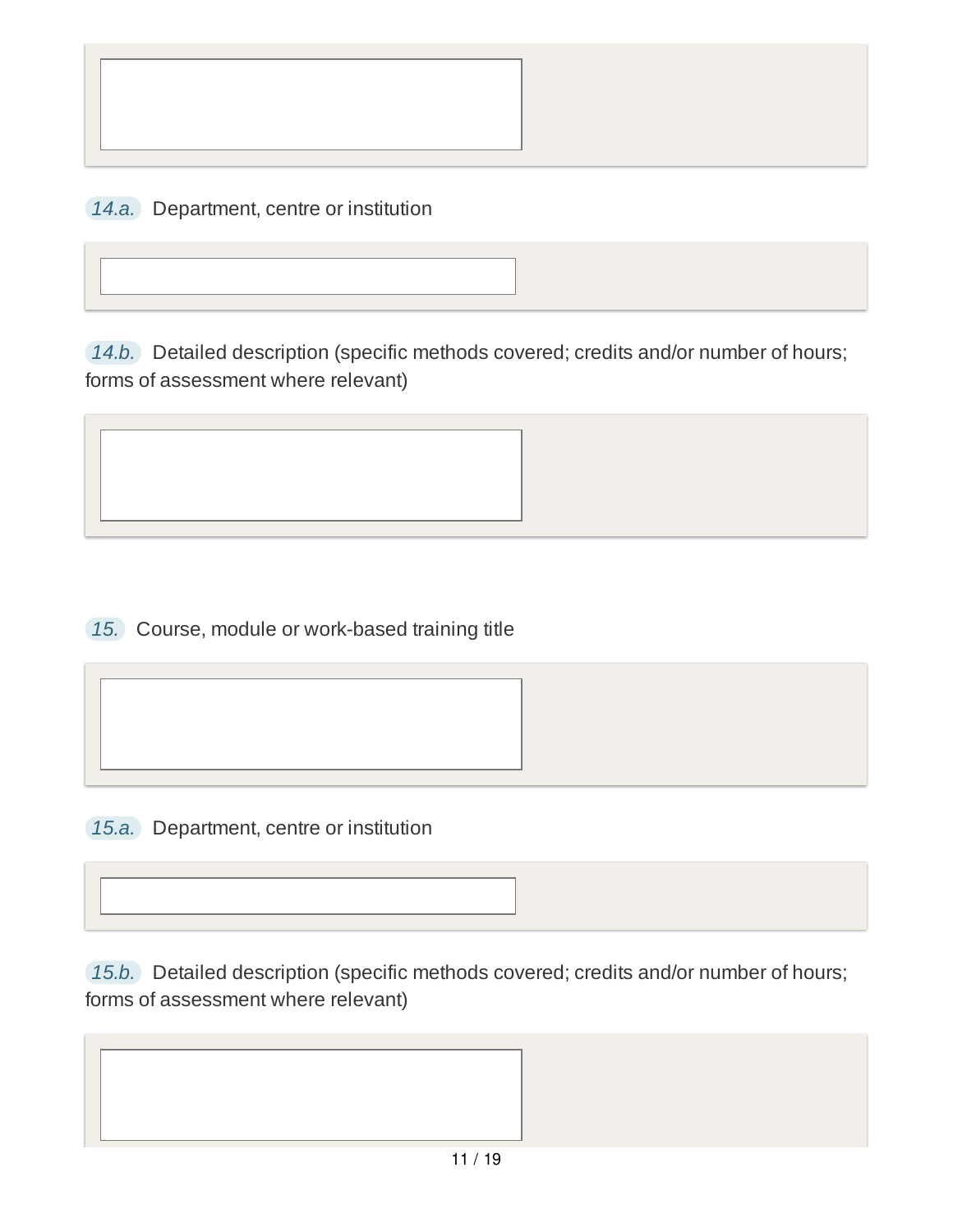*16.* Course, module or work-based training title

*16.a.* Department, centre or institution

*16.b.* Detailed description (specific methods covered; credits and/or number of hours; forms of assessment where relevant)





*17.a.* Department, centre or institution

*17.b.* Detailed description (specific methods covered; credits and/or number of hours; forms of assessment where relevant)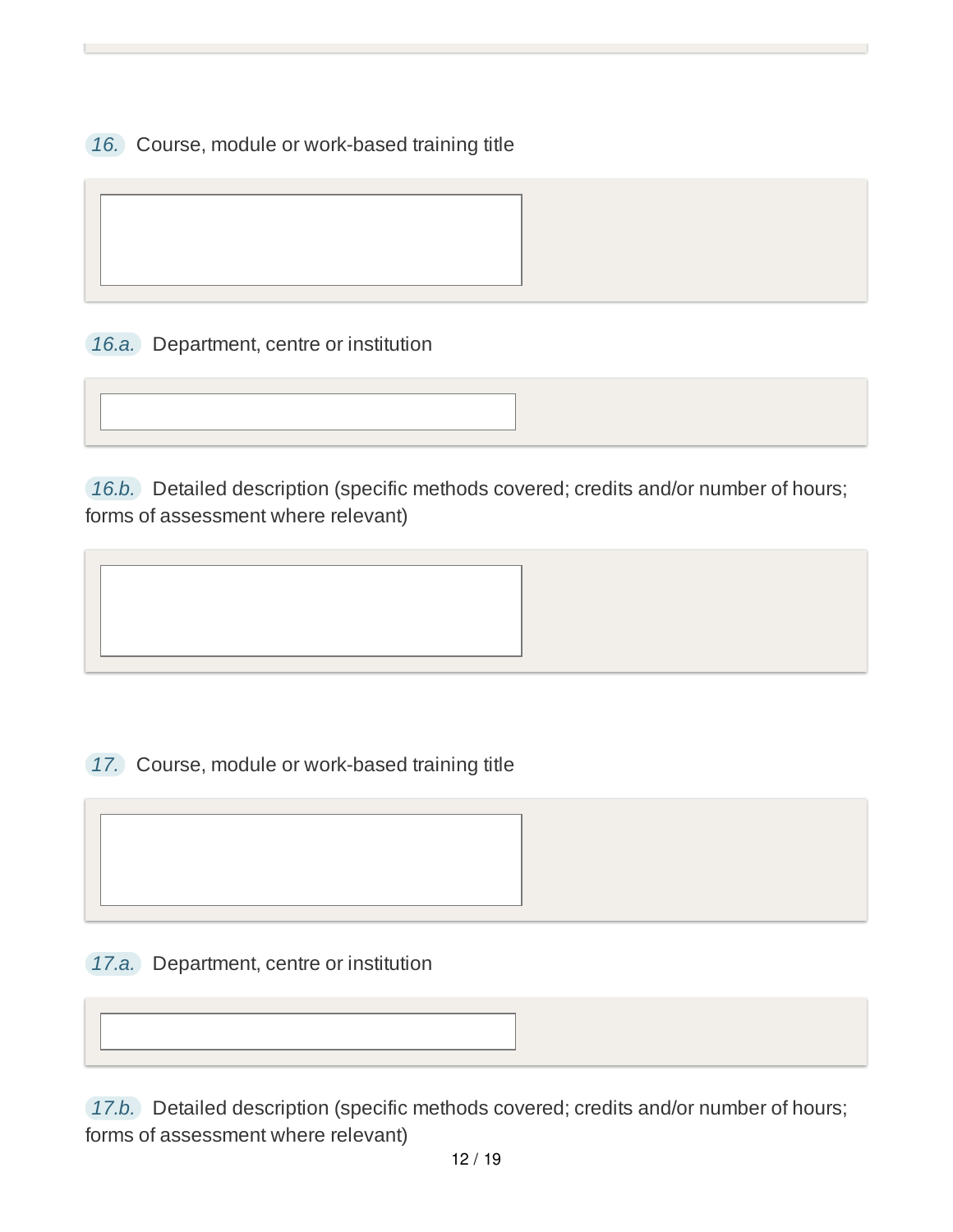

*18.* Course, module or work-based training title

*18.a.* Department, centre or institution

*18.b.* Detailed description (specific methods covered; credits and/or number of hours; forms of assessment where relevant)



*19.* Course, module or work-based training title

*19.a.* Department, centre or institution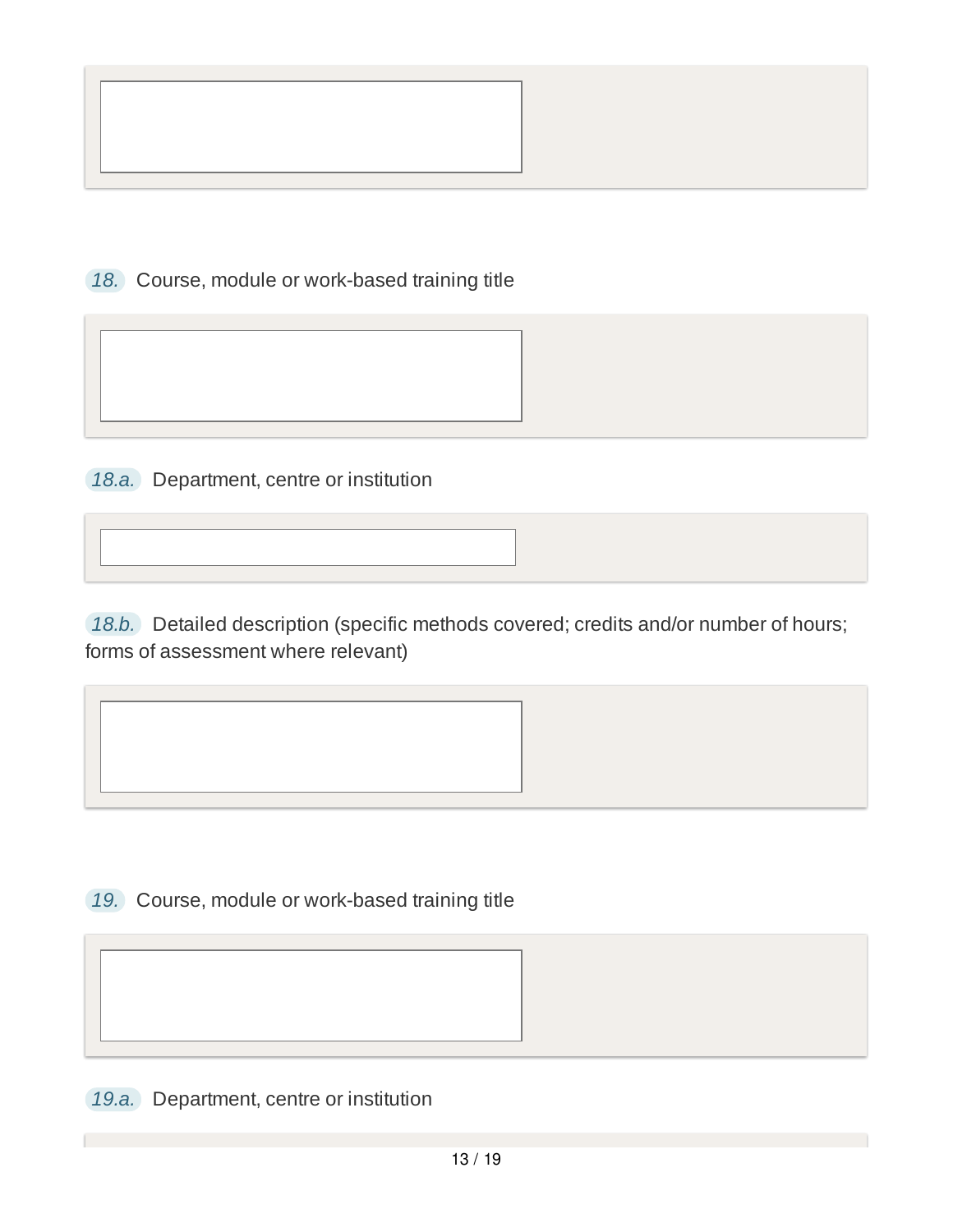*19.b.* Detailed description (specific methods covered; credits and/or number of hours; forms of assessment where relevant)

*20.* Course, module or work-based training title

*20.a.* Department, centre or institution

*20.b.* Detailed description (specific methods covered; credits and/or number of hours; forms of assessment where relevant)

If the three areas of core training above are not required components of the applicant's Masters programme of choice and are not available as optional modules within their department, please indicate this.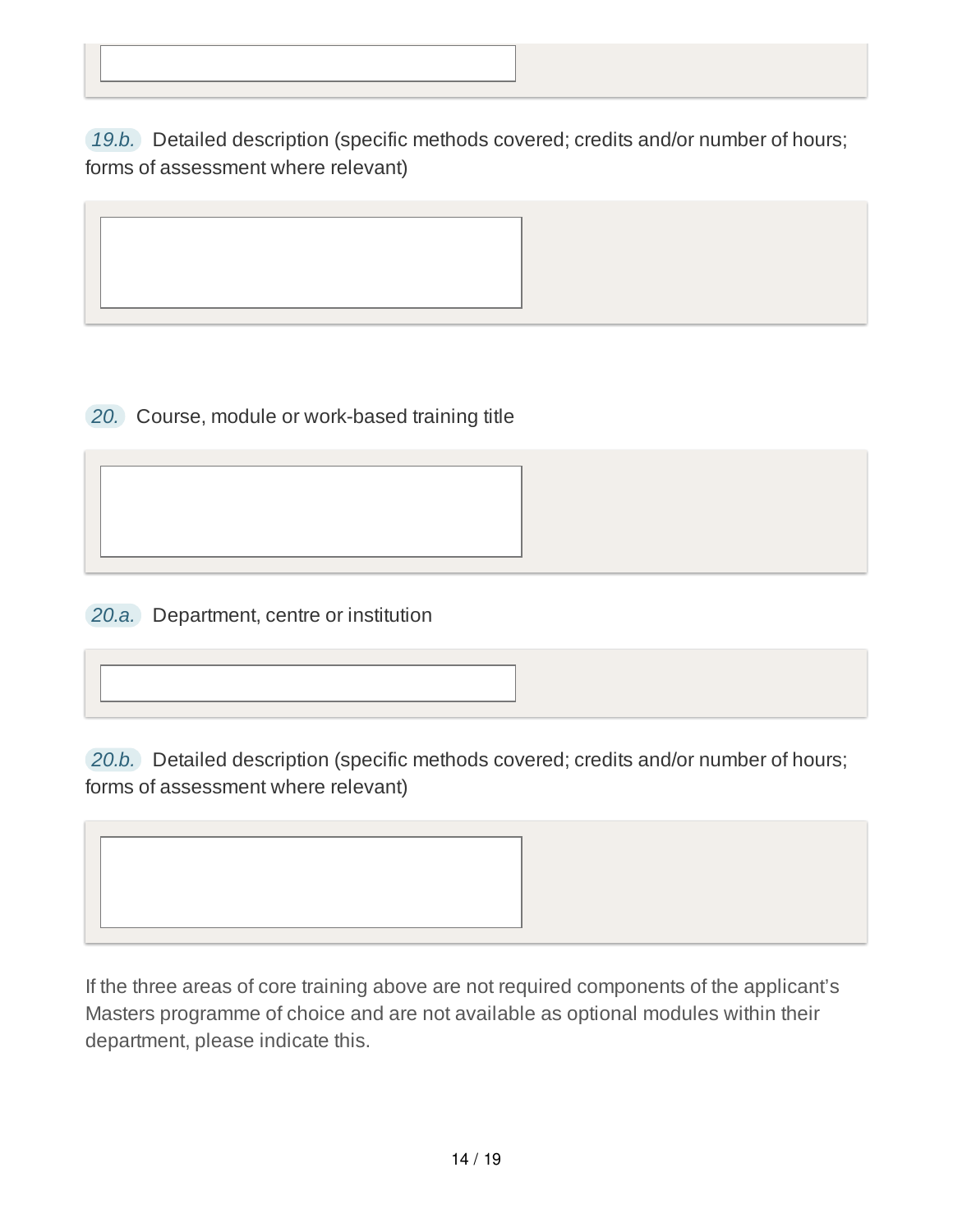*21.* Core training elements missing from the student's proposed Masters degree.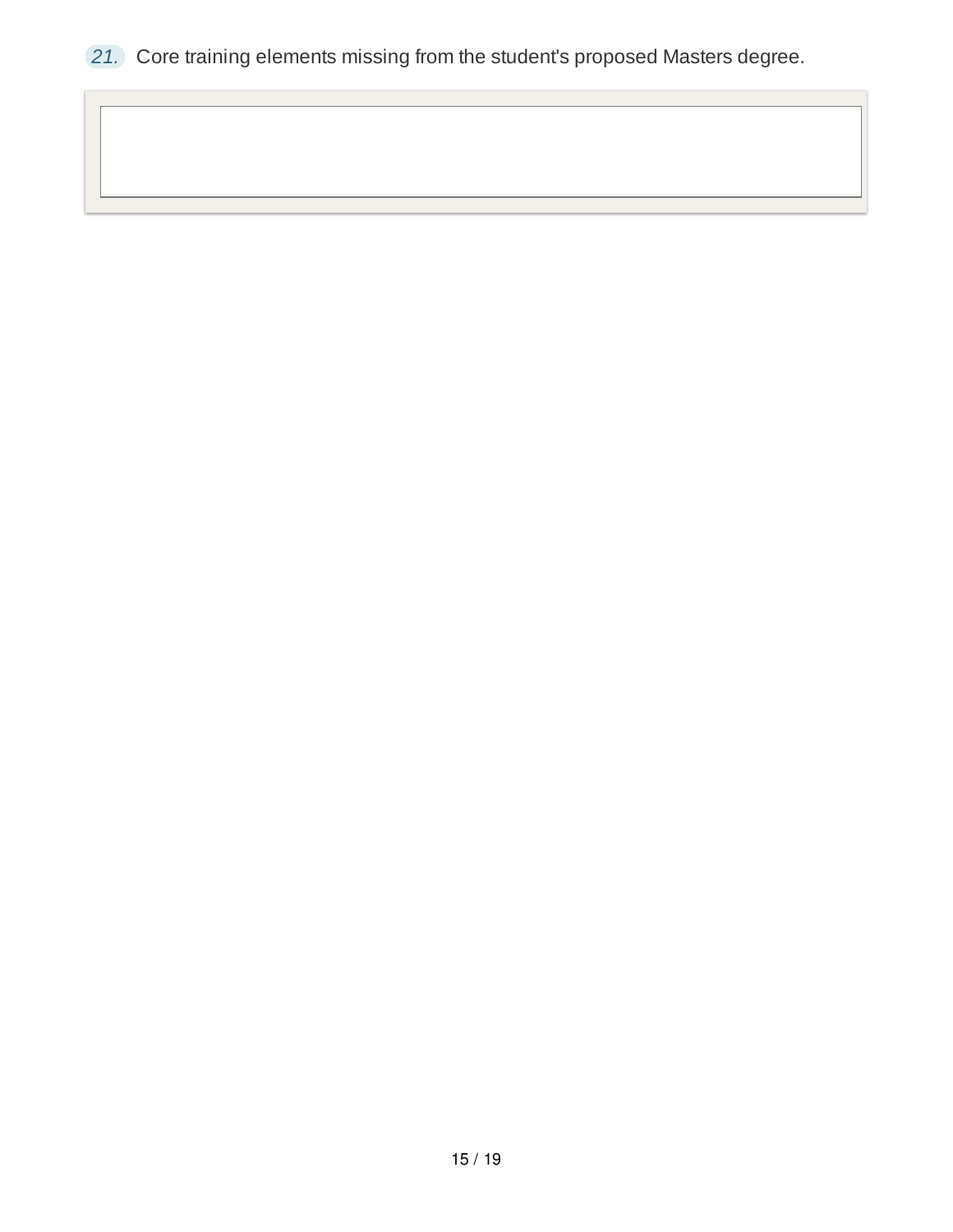# Page 6: Ethics

*22.* Ethical Approval: The ESRC requires that the research and training it supports will be carried out to a high ethical standard as described in its **Framework for Research** Ethics . If successful, the project will have to be submitted to a relevant institutional Research Ethics Committee. It is a requirement that the project receives full and formal ethics approval. Please describe below any potential ethical issues with this project.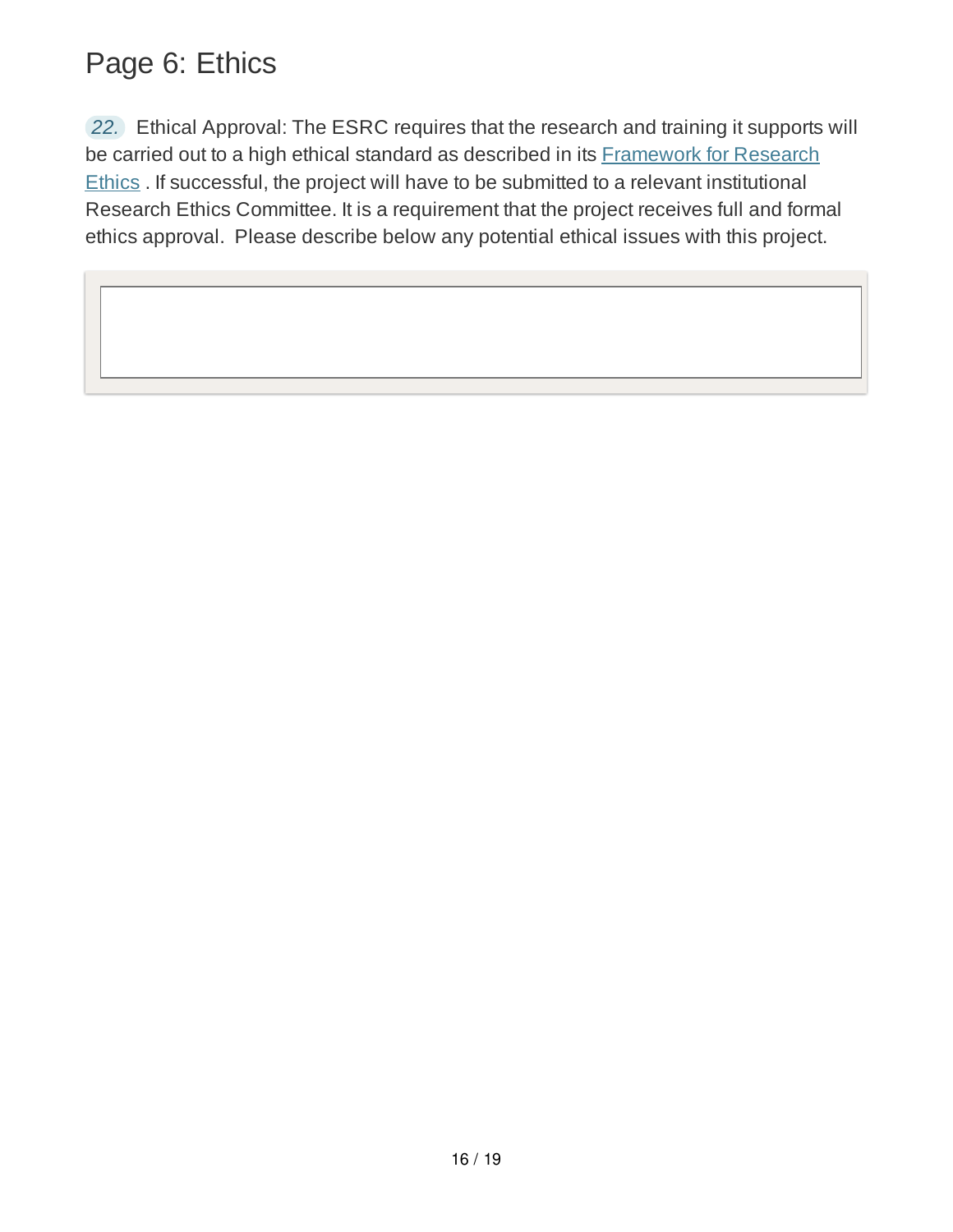# Page 7: Any Other Information

*23.* Please tell us if there is any other specific information not mentioned elsewhere about the applicant or the proposal about which the selection panel should be aware. This may be information that emerged during interview but is not reflected in the application, or factors affecting the student's academic outcomes. Please do not use this space to write general recommendations: these will be disregarded.

Your answer should be no more than 500 characters long.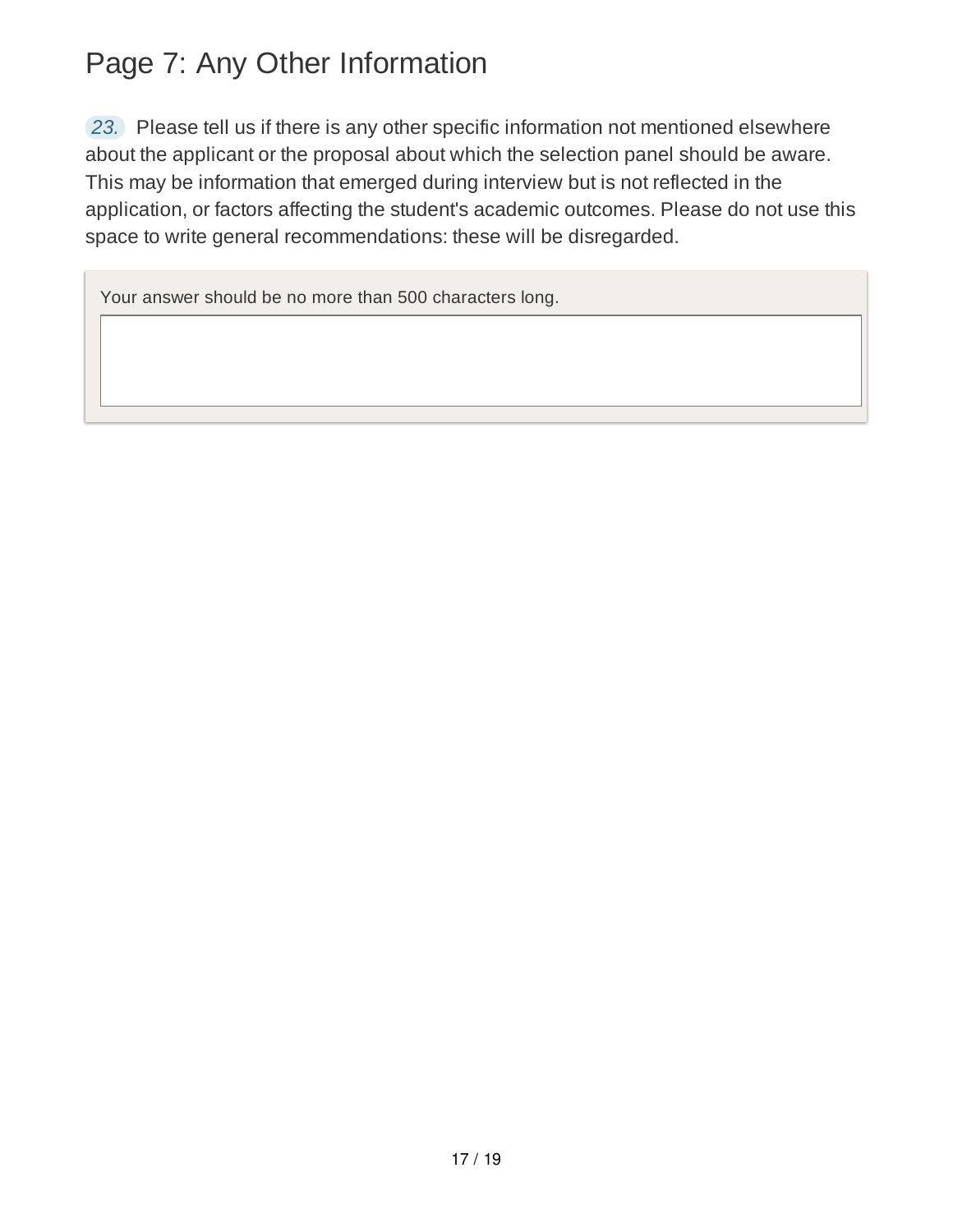## Page 8: Supervisor's Declaration

- I have read the student's LISS DTP studentship application form.
- Where the student will not have recognised qualifying degrees, I confirm that they have the equivalent and relevant experience to undertake a PhD.
- I confirm that the information I have provided in this form is complete and accurate to the best of my knowledge at this date.
- I have read and I acknowledge the ESRC Postgraduate Funding Grant Guide.
- I am aware of the expectation that supervisors will contribute to the academic life of the LISS DTP by participating in training and events.
- I am aware of the fact that LISS ESRC DTP studentships cover only the Home fee and if the student is liable for the International fee the difference between the Home and International fee must be found from another source. LISS DTP institutions are waiving the fee difference for a limited number of international students. At this stage we cannot guarantee that every international student offered a studentship will receive a waiver of the fee difference.
- I authorise the LISS Doctoral Training Partnership to disclose to UKRI, the ESRC and other LISS institutions information that is relevant to this application.
- I consent to LISS, ESRC and UKRI publishing information drawn from this application on their websites about supervisor names, universities and departments if a studentship is awarded for this application.

**24.** Please indicate your agreement to the above. *\* Required* 

By submitting this form I agree to the above